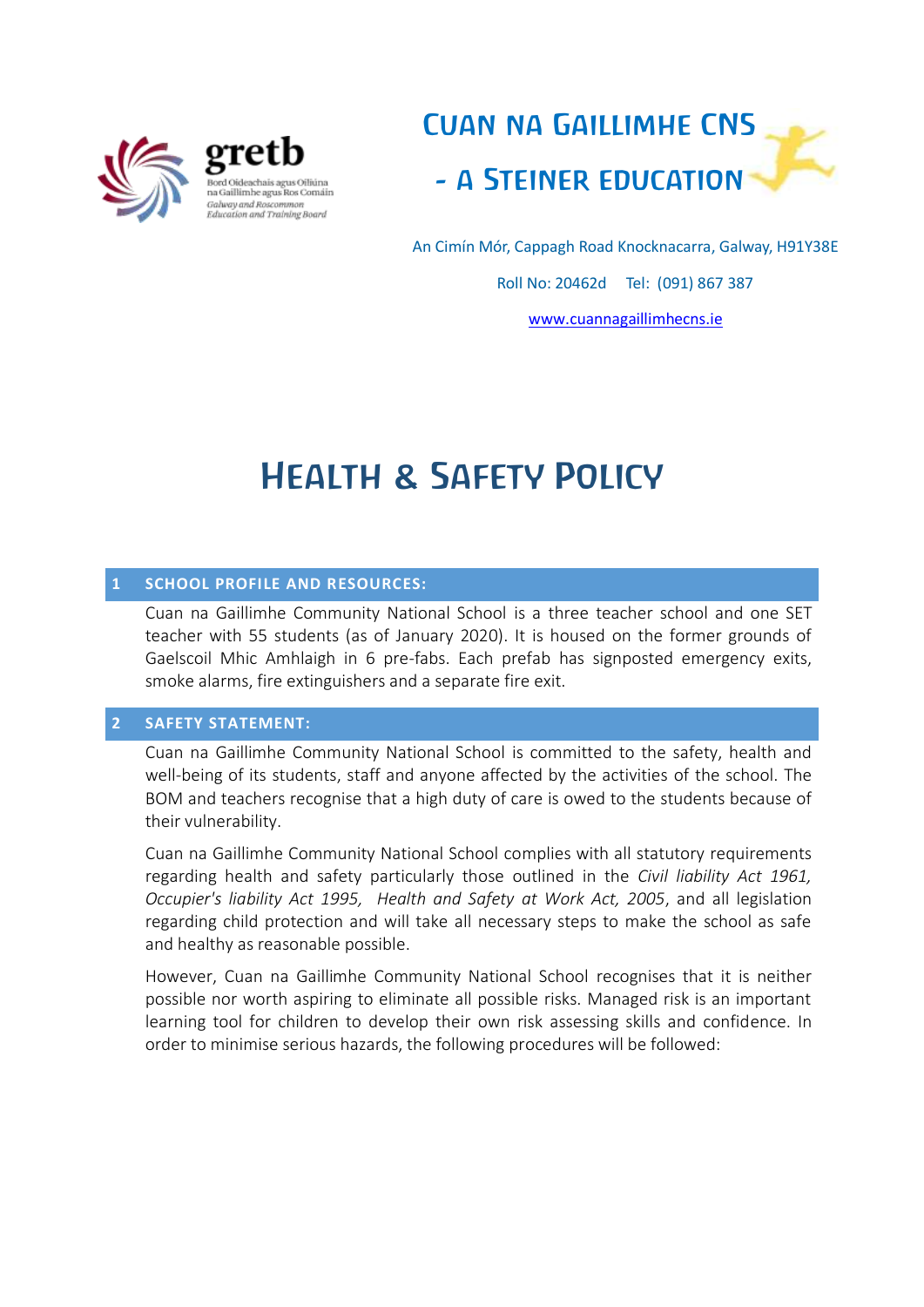#### **3 SAFETY PROCEDURES:**

#### 3.1 SUPERVISION

- Students of Junior and Senior Infants will always be under direct supervision of a responsible adult.
- Normally, this responsible adult will be a regular teacher at Cuan na Gaillimhe CNS. Under exceptional circumstances the responsibility of supervision can be transferred to other members of staff at Cuan na Gaillimhe CNS or volunteers who are known to and vetted by Cuan na Gaillimhe CNS.
- $\bullet$  Students of 1<sup>st</sup> to 3<sup>rd</sup> class will be supervised by a regular teacher or under exceptional circumstances by another member of staff or vetted volunteer whereby it is acceptable for the student not to be in direct sight for up to 15 minutes, provided the teacher has no reason to assume that the absence of direct supervision will have a negative impact on the student's or anyone else's health and safety taking into consideration the student's character and the particular situation.
- Students of  $4^{\text{th}}$  to  $6^{\text{th}}$  class will be supervised by a regular teacher or under exceptional circumstances by another member of staff or vetted volunteer whereby it is acceptable for the student not to be in direct sight for up to 30 minutes, provided the teacher has no reason to assume that the absence of direct supervision will have a negative impact on the student's or anyone else's health and safety taking into consideration the student's character and the particular situation.
- No student is allowed to leave the school grounds during school hours by him/herself.
- On any outing, a regular teacher and at least one other vetted adult will be present.
- For Junior and Senior infants, the adult-child ratio on outings will be no less than 1:6.

## 3.2 GARDA VETTING

- In compliance with the Garda Vetting Act, 2016, all members of staff and regular volunteers or volunteers who coach, mentor, counsel, teach or train children have to be vetted through the relevant organisation by the Central Garda Vetting Unit prior to commencement of the employment/volunteering arrangement. In case of staff or volunteers who have lived abroad at any time of their adult life, a police statement of criminal convictions has to be sought from the police authority in the relevant countries by the applicant.
- Teachers must make provisions that no adult who has not been Garda vetted has unsupervised access to students.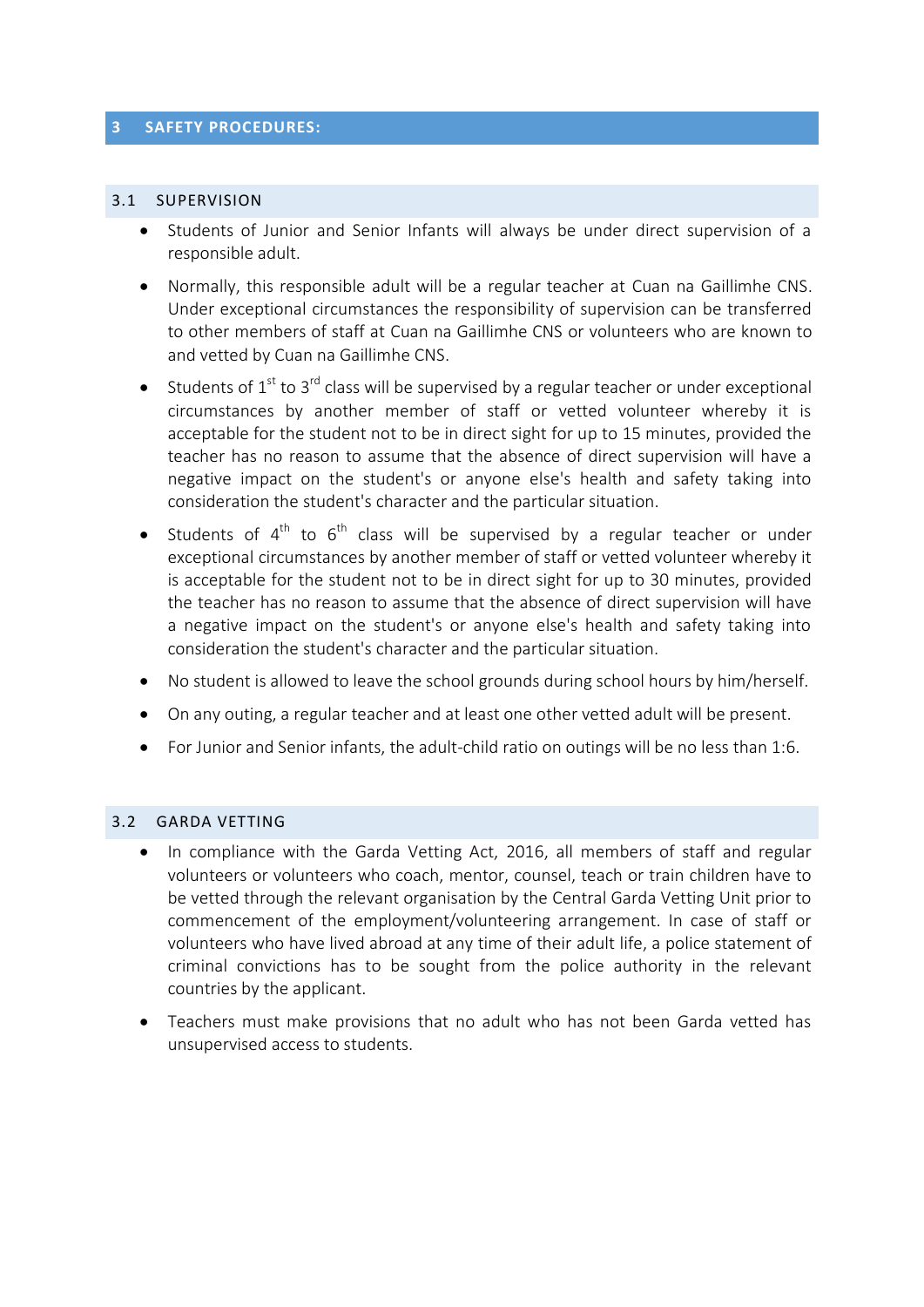## 3.3 FURNITURE AND HEAVY OBJECTS:

- Cabinets, shelves and chests of drawers must be securely fixed to the walls to prevent the danger of falling and smothering students. Exempt are mobile play furniture which is light enough not to pose a serious hazard.
- Heavy objects should not be stored overhead.

# 3.4 HYGIENE:

- Cuan na Gaillimhe CNS requires its students, staff and visitors to wash their hands when coming in from outside, after going to the toilet and before handling food*.*
- Towels for washing hands in toilets are to be changed daily. (Responsibility of teacher and interns)
- Kitchen and bathroom surfaces will be cleaned daily with organic antibacterial detergents and floors in classrooms will be swept daily and mopped at least once a week.
- Cuan na Gaillimhe CNS's food preparation procedures comply with the regulations outlined by the HSE.

# 3.5 POTENTIALLY HAZARDOUS SUBSTANCES:

- Wherever possible, non-toxic and non-hazardous substances (such as organic cleaning products) will be preferred over dangerous ones. Particularly substances containing formaldehyde, phenol, petroleum distillates, ammonia, bleach and other toxic chlorine compounds will be avoided in Cuan na Gaillimhe CNS.
- possibly hazardous substances will be stored in staff room in locked rooms or locked cabinets.
- Hazardous substances will never be used by students. Materials used by students will generally be non-toxic and natural.

## 3.6 POTENTIALLY HAZARDOUS APPLIANCES:

- No potentially hazardous appliances shall be installed in rooms where students have access.
- Portable appliances which are potentially harmful, like portable ovens and cookers, may be brought into classrooms for activities, if students were instructed and reminded about the safe use of the appliance and are carefully supervised.
- All appliances should be maintained in a safe working order and nobody should be expected to use appliances without being instructed in their proper and safe use.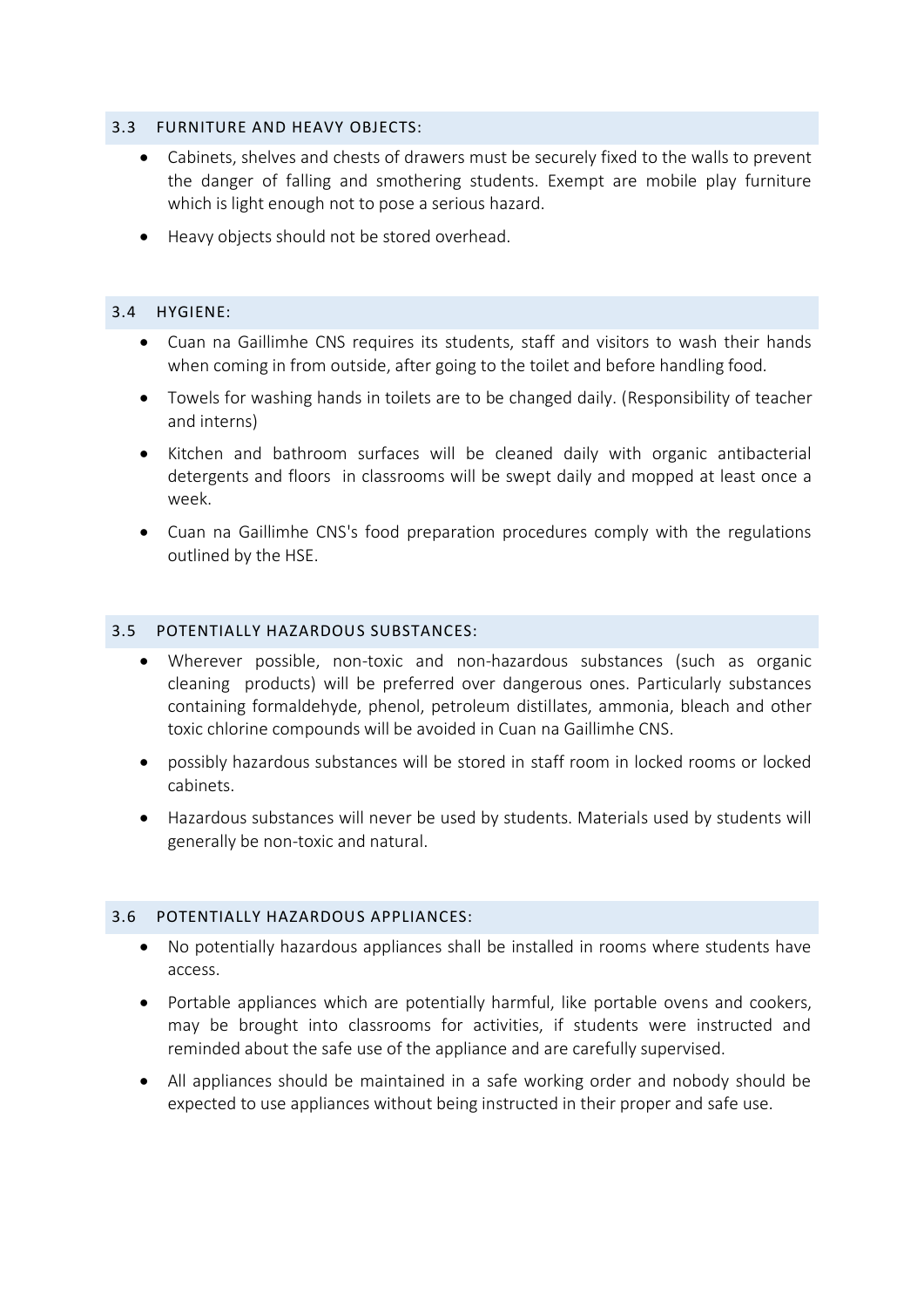#### 3.7 USE OF POTENTIALLY HARMFUL TOOLS

- Potentially harmful tools will be stored in locked cabinets.
- Manual tools including saws, hammers and carving knifes may be used in class activities. Students will be instructed in the safe use of these tools on a 1:1 basis. These activities will only take place under careful supervision.

#### 3.8 INFECTIOUS DISEASES

- Children, staff and visitors are required to absent themselves from Cuan na Gaillimhe CNS when they are suffering from illness symptoms (diarrhoea, vomiting or high temperature), where an infectious disease cannot be ruled out.
- Staff and Students may only return after being symptom free for at least 48 hours.
- Parents are obliged to disclose to the school if their child is a chronic carrier of any disease. The admission of a chronic carrier can be refused if it is likely to threaten the health and safety of the school community.
- Cuan na Gaillimhe CNS strongly recommend that children who are unwell in any way stay absent from the school.

#### 3.9 UNSAFE BEHAVIOUR:

 While Cuan na Gaillimhe CNS encourages the living out of children's movement drive during various activities of the school day, the following actions must be prohibited: throwing of rocks and other heavy or sharp objects, quarrels involving potentially dangerous objects (scissors, knifes, gardening tools...) or quarrelling near stairs or other deep falling hazards.

## 3.10 WALKING/ CYCLING TO AND FROM SCHOOL

- Parents of children walking or cycling to school alone must inform the class teacher of this. A record will be kept of children walking/cycling to school alone.
- Parents of children walking or cycling to school alone must inform the school timely in case of absence or delay of their child. If a child who walks or cycles to school alone is absent upon school commencement, the parents will be called immediately and, if necessary, the police will be informed.
- Students of Junior and Senior Infants are not allowed to cycle or walk to or from school alone. If a child arrives unaccompanied to school, the teacher will not allow them to go back home alone and parents will be called to pick the child up.
- Cuan na Gaillimhe CNS requires children cycling to school to wear helmets. If a student arrives on a bike without a helmet, the teacher will not allow the student to cycle back.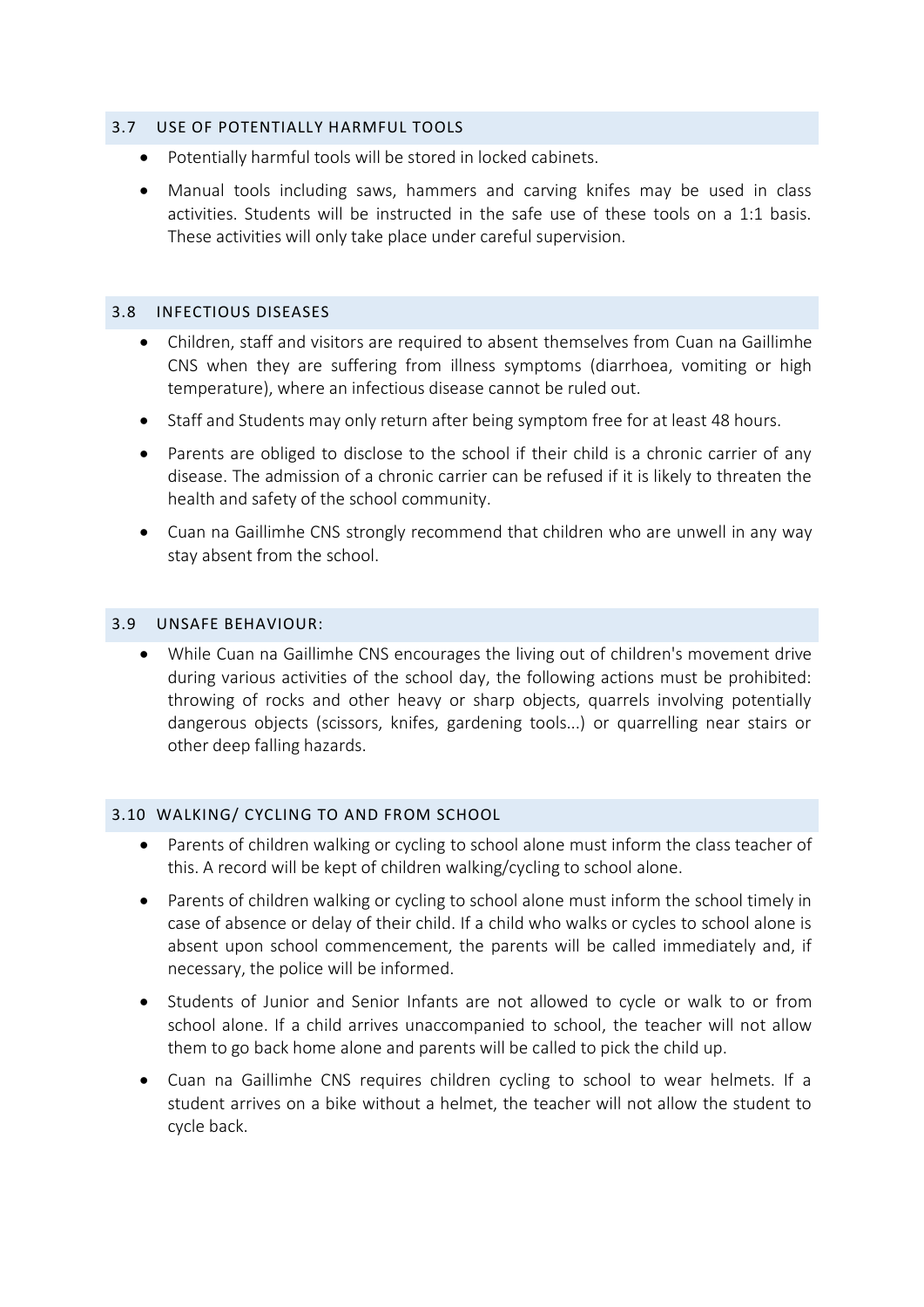#### 3.11 POSSIBLE HAZARDS ON NATURE TRIPS:

- Facilitating learning in nature is one of the main objectives of Cuan na Gaillimhe CNS. In planning and assessing nature trips, a special focus is given to strike a balance between the developmental need of children for adventures and managed risk and the necessity to minimise serious hazards.
- in choosing a location for a nature trip, teachers will make sure that free play spaces do not contain water deeper than 40cm (within 3 meters of the shore) or chasms higher than 180 cm (not including climbing trees).
- When students climb trees, the supervising teacher will assess the student's dexterity and caution and if he/she is doubting the student's ability to climb the tree safely, the teacher will spot the student.
- When building fires in nature, reasonable risk assessment will be made. Each class will define their own "fire rules". These include provisions against the fire harming any person, spreading or damaging the natural habitat.

# 3.12 ROAD SAFETY:

 Cuan na Gaillimhe CNS believes that the key to children's' road safety awareness is regular training in a safe environment. On the twice-weekly morning walks, Junior and Senior Infants practice to crossing a small road, internalising the "look right-left-lookright" ritual.

## 3.13 PSYCHOLOGICAL HEALTH AND SAFETY:

- Cuan na Gaillimhe CNS provides a harmonious and caring learning environment free from pressure to perform and exaggerated competition that encourages healthy relationships. And psychological health and safety. The curricular subject SPHE is thoroughly embedded in all school activities.
- In order to make provisions for the psychological health and safety of students and teachers, an anti-bullying and anti-harassment policy has been ratified by the board of management.
- In section 4 (critical incidents) of this policy, procedures for the prevention of trauma after critical incidents shall be outlined.

## 3.14 MEDICAL RECORDS

 Cuan na Gaillimhe CNS keeps records of allergies and other medical conditions that might be of relevance in relation to a student participating in the school activities in the students files and class teachers or teachers who take students on outings should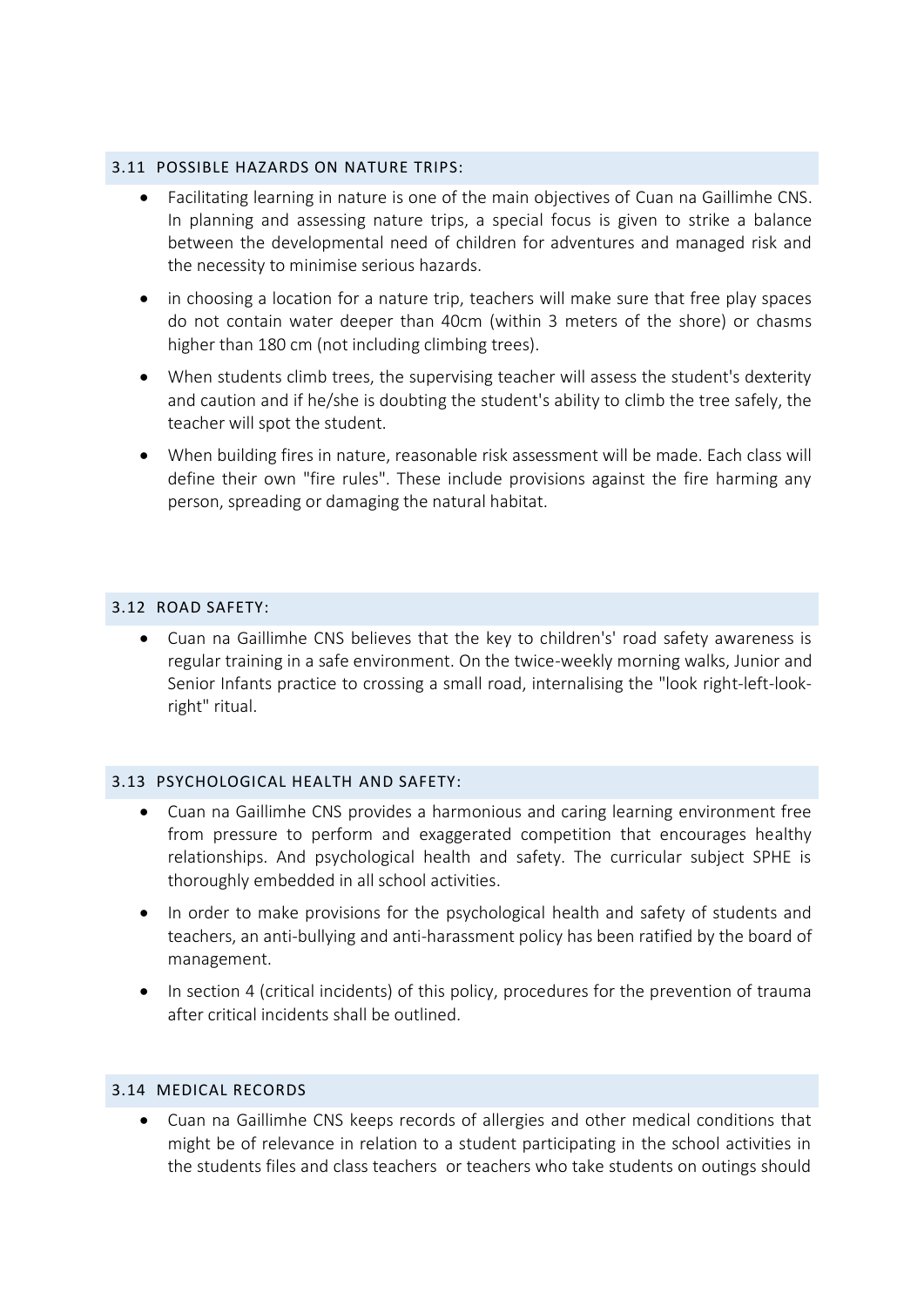familiarise themselves with them.

# 3.15 CONSTRUCTION WORK:

- From time to time the school will call on the services of a smaller contracting company, such as a plumber, electrician or carpenter, to carry out a variety of construction tasks.
- The board of management must ensure that the contractor is competent. This means that the contractor is suitably qualified and experienced and is registered.
- The contractor and the safety officer (role of safety officer elaborated later) meet before the project commences to ensure communication links are established before work starts and throughout the contract. The contractor should advise the safety officer about the likely duration of the work and any possible hazards, and how these will be addressed. The contractor should also provide the principal with a copy of its safety statement including any relevant risk assessments for the project to be undertaken.
- Likewise the safety officer should advise the contractor about necessary precautions which need to be considered, particularly if work is being carried out during school time.

# **4 CRITICAL INCIDENTS PROCEDURES**

## 4.1 CRITICAL INCIDENTS:

- A critical incident can be defined as any incident or sequence of events, which overwhelms the normal coping mechanisms of the school and disrupts the running of the school.
- Cuan na Gaillimhe CNS is committed to minimise the effects a critical incident can have on its students and staff by providing comprehensive procedures, communicating them to the school community and practice them on a regular basis.

#### 4.2 EMERGENCY PHONES AND EMERGENCY CONTACT LIST:

- Teachers of Cuan na Gaillimhe CNS should carry a mobile phone with them in the classroom and to outings in order to call for help in the event of a critical incident.
- These phones should be kept on silence and only be brought out in the presence of students in case of a critical incident.
- An emergency contact list will be displayed in the school office, in the staff kitchen and kept in the first aid kits taken on outings. The safety officer is responsible for the updating of the list.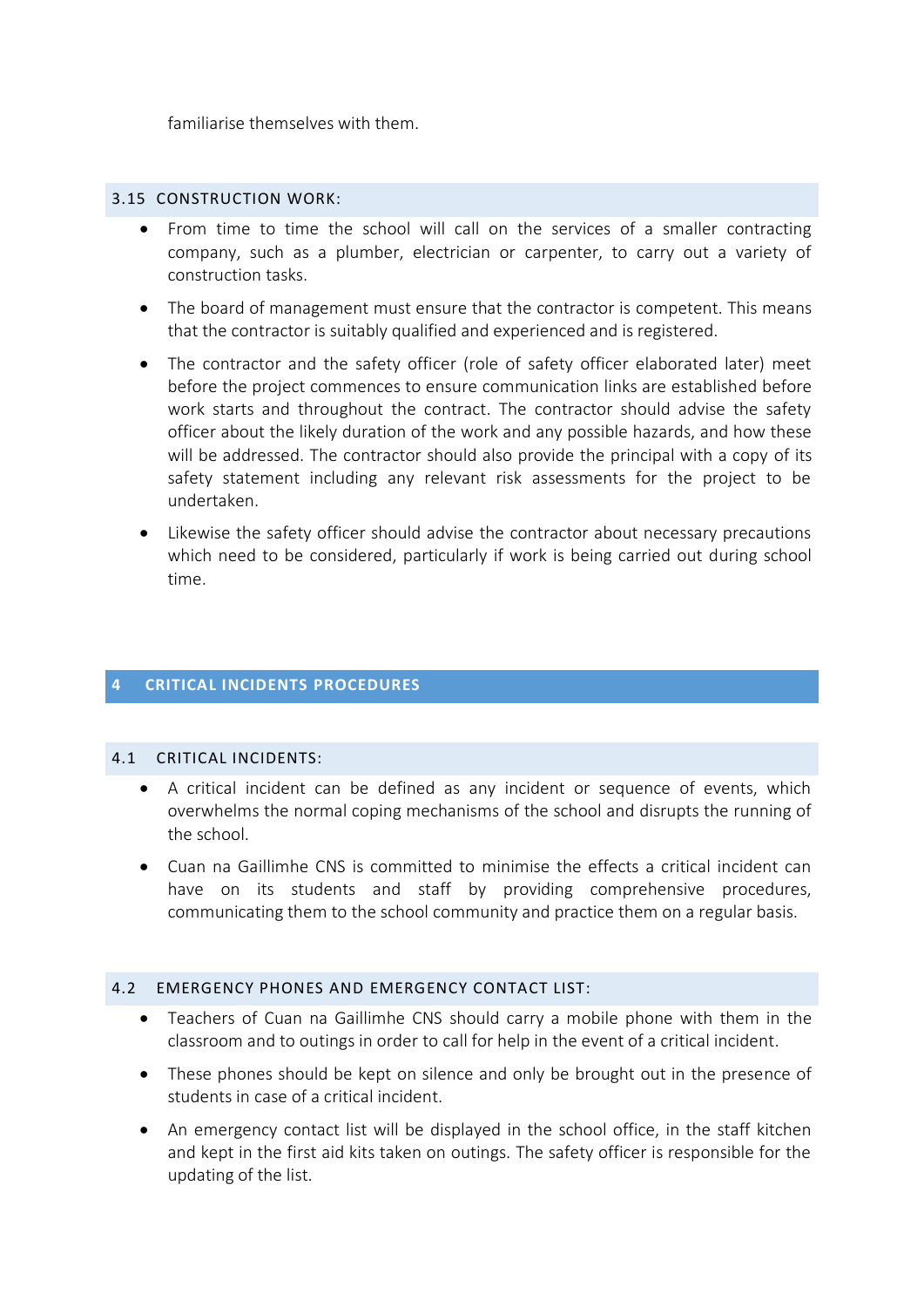#### 4.3 ACCIDENTS

- Cuan na Gaillimhe CNS sees the occurrence of small, harmless accidents like minor cuts and bumps as a normal part of life with children.
- Serious accidents will be recorded in an incidents book with date and time of the accident, how and where it occurred, the type of injury sustained and the action taken, signed by the supervising teacher and shall always be an inducement for reassessing the health- and safety procedures.
- If a severe accident occurs, the parents of the student will be contacted. In case of emergency, an ambulance will be called and the parents will be informed. If a member of staff is dispensable, he/she will accompany the student to the hospital.
- Teachers will apply the best practises of first aid and attend regular first aid training. They may also administer homeopathic/anthroposophical first aid remedies subject to the parents' consent.
- A first aid box will be kept in a central place in the school (staff kitchen top-left cabinet) and a first aid kit will be taken on any outing. The Health and Safety officer is responsible to ensure that the first aid box and first aid kits are adequately stocked at all times.

## 4.4 EVACUATION PROCEDURES

- Emergency exits must be sign posted, unlocked and kept free during school time.
- Teachers must keep record of all students present. (paper roll call sheets)
- Students should know emergency exits and assembly points. (The assembly point is by the mid-point of the wall running at side of main grass pitch/playing area.
- If evacuation should become necessary, the fire evacuation procedures will be followed.
- If a child is missing on the assembly point, the teacher may check the premises, if it is safe to do so, or pass the information on to the fire brigade.
- Each class will practice the evacuation procedure once a term in a playful way (without the use of the alarm bell). Full evacuation drills will be carried out once per year without notice by the safety officer.

## 4.5 FIRE SAFETY PROCEDURES:

- The safety officer must ensure that firefighting equipment is kept in good order and adequate supply.
- staff and older students will be trained in the use of firefighting equipment. (fire extinguishing games).
- The safety officer must check the smoke alarms regularly.
- The safety officer must ensure that electrical equipment is kept in good order.
- All electrical appliances must be turned off or plugged off when not in use.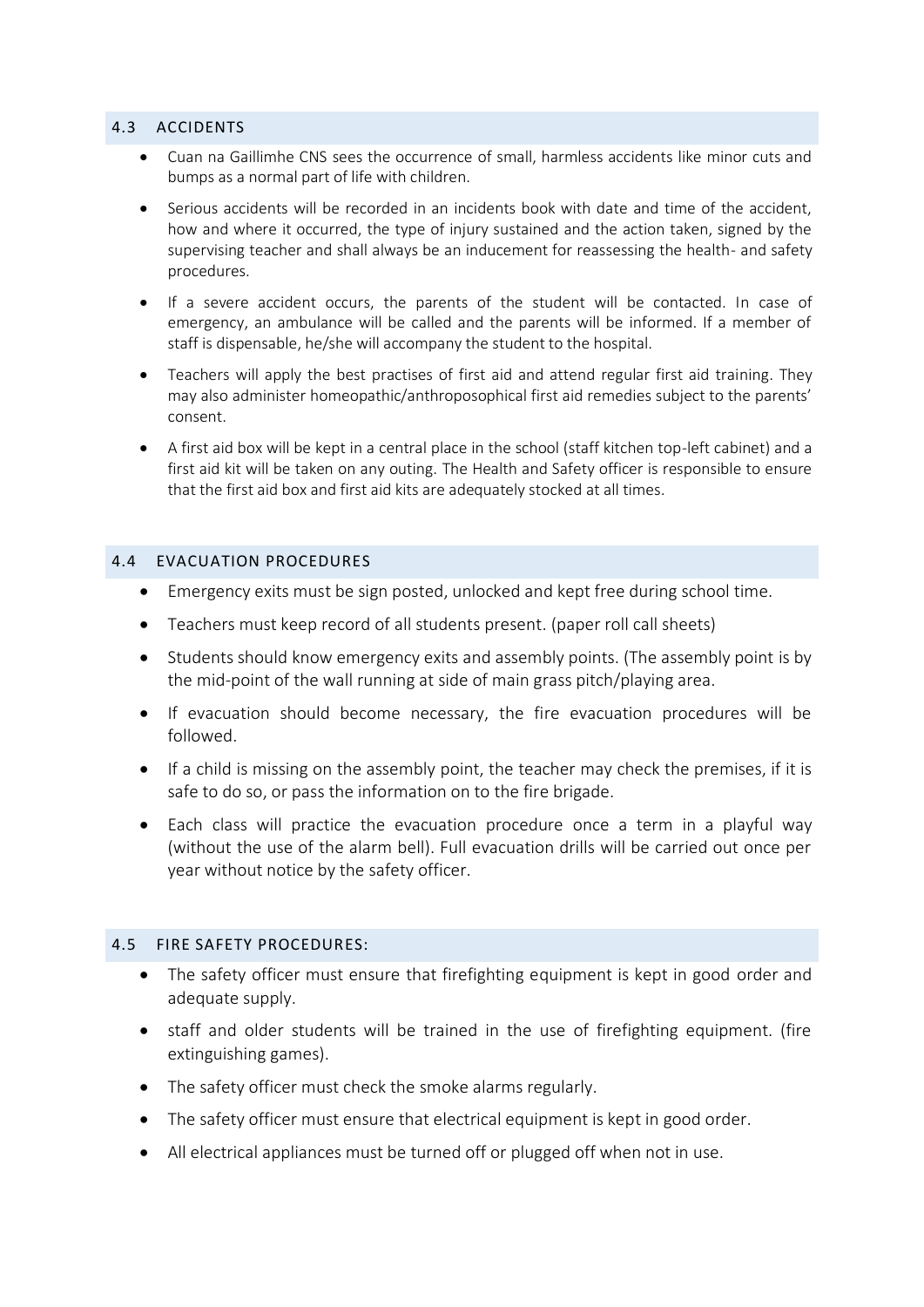- No unattended cooking shall be allowed (except in slow cookers).
- Flammable substances must be stored properly (away from heat).
- Candles shall only be lit when an adult is in the room. Teachers should internalise rituals with their students to make sure candles are blown out before moving on to the next activity.

# 4.6 OUTBREAK OF EPIDEMICS:

- Students, staff and visitors must absent themselves from the school, if they are carrying, or suspected of carrying an infectious disease that includes symptoms of vomiting, diarrhoea or high temperature or if they are infected with headlice.
- If a student develops symptoms of diarrhoea, vomiting or high temperature in the school, the school will inform the parents and request to pick the sick child up. The child should be separated from the other students and given the opportunity to rest until the parents arrive under the supervision of a member of staff.
- If a member of the school community suffers from one of the following diseases, he/she must inform the school of the condition: Measles, Mumps, Rubella, Scarlet Fever, Whooping cough, Influenza, Rota Virus, Noro Virus, Infectious Mononucleosis, Hand-mouth-foot-disease, Fifth disease, Poliomyelitis, Diphtheria, Infectious Tuberculosis, EHEC-enteritis or any disease subject to a pandemic alert. The school community will be informed about the outbreak and parents will make their own choices weather they will send their children to school.
- In the event of an outbreak of an infectious disease, the safety officer may order the following precautions if necessary: Regular sterilisation of surfaces toys and tools and machine washing (at min 60°C) of all fabrics, increase cleaning kitchen and toilet frequency to twice per day, use of antiseptic liquid soap, suspension of food preparation activities, suspension of activities that are associated with the passing on of germ (e.g. playdough), suspension of shared meals.

# 4.7 COVID – 19

- Cuan Na Gaillimhe CNS is committed to ensuring the health and safety of all our staff, and our pupils is met with regard to Covid- 19.
- Cuan Na Gaillimhe CNS will adhere to HSE guidelines, Department of Education guidance and ensure we follow the most up to date information in relation to Covid – 19.
- Cuan Na Gaillimhe CNS is committed to ensuring control measures are put in place to ensure Covid-19 is managed within our school.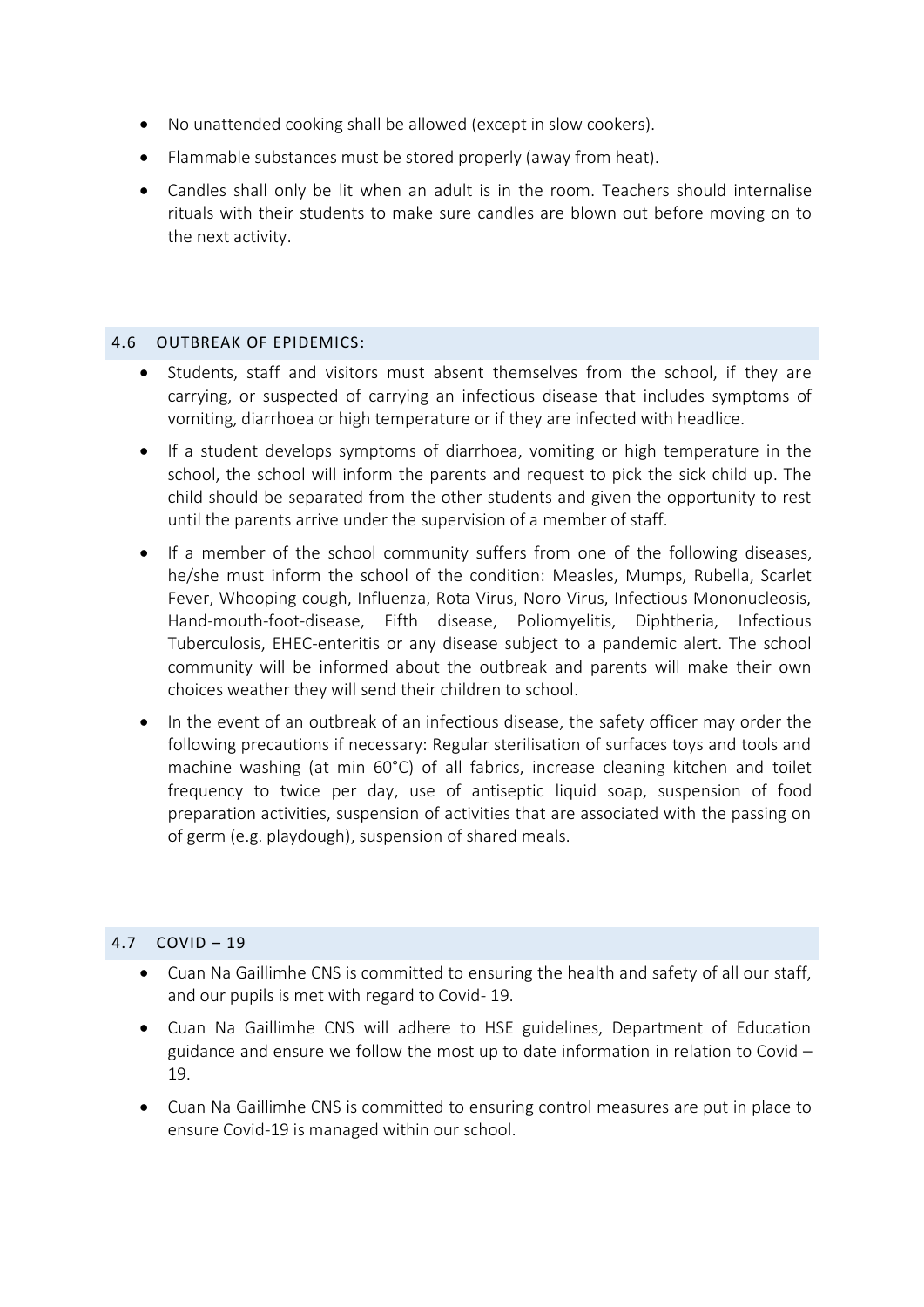• In the event of a suspected case, a person showing signs of Covid-19 or an outbreak of Covid – 19 in our school, the Principal/safety officer will follow the procedures included in our Covid Response Plan and follow the control measures included in the Risk Assessment to ensure the health and safety of all our staff and our pupils.

# 4.8 PREVENTION OF TRAUMA

- Cuan na Gaillimhe CNS provides a harmonious and caring learning environment that encourages mental health and healthy relationships. These are considered prime resources when dealing with critical incidents and potentially traumatic situation.
- Prevention of trauma methods will focus on supporting and counselling parents and teachers in how to care for children who have been involved in or witnessed critical incidents.
- In case of a critical incident, the school will draw on (or advice parents to draw on) the following resources: Emergency services, Medical Services, The National Educational Psychological Service (NEPS), Employee Assistance Service (EAS)
- In case of a critical incident, the safety officer will meet with the class teacher(s) of the class(es) who have been involved or witnessed the critical incident and the school psychologist. This meeting will take place before the start of the next school day. At least one follow up meeting will be scheduled. In case of a severe incident, the team will meet daily for up to two weeks and a full staff meeting and parents meetings will be summoned to explain the events and the action plan.
- These meetings will entail the gathering of information, how to explain the events to the students and parents, how to explain the event to the public (school website, press release...) and which actions should be taken in regards to helping the students to get through this difficult time. It will also be discussed on how to identify vulnerable students.
- The team will be sensitive to the possibility of the spreading of rumours and correct rumours persistently.
- If one or a limited number of students is particularly affected by the event, or particularly vulnerable, the news will be brought to them first and separately.
- Vulnerable students will have access to individual support from teachers they know well during some time of the day.
- To provide a sense of security, it will be avoided to change the daily rhythm of school activities, but the students will be given the opportunity to discuss the event, if they have a desire to do so.
- The class teacher may arrange a home visit to affected families or visit injured students in the hospital.
- Critical incidents in a school may result in Garda investigations or media coverage. The safety officer will liaise with the Gardaí and the media and attempt to keep the impact of the investigations to the students as low as possible to avoid prolonged trauma or re-traumatisation. Media briefings and interviews shall take place out of school hours. Photographing, filming and interviewing by the media of students in relation to a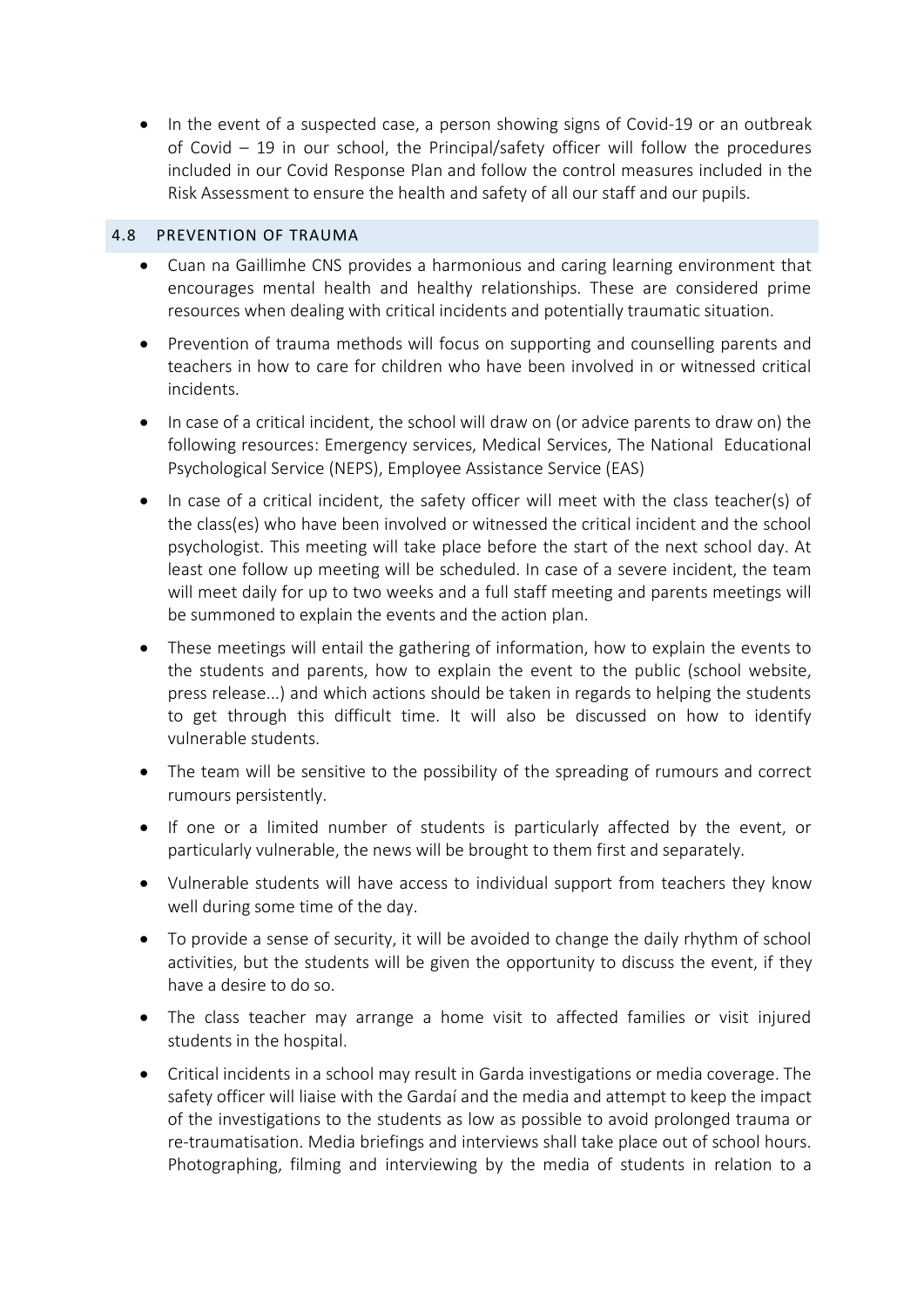critical incident shall be prohibited by Cuan na Gaillimhe CNS National School. When adult members of the school community are being interviewed by the press, they must be truthful and sensitive to personal detail. Garda interviewing of students should take place outside the school premises.

## **5 HEALTHY LIFE STYLE**

#### 5.1 ROOM TEMPERATURES AND VENTILATION:

- Temperatures in all classrooms and activity rooms will be between 18°C and 24°C one hour after the beginning of the school day (or after coming in), with an exception of rooms purposed for high levels of physical activity, such as the gym, where a minimum temperature of 16°C is acceptable. These temperatures have to be remained for as long as the rooms are used for their normal purpose.
- All reasonable steps have to be taken to ensure that acceptable heating requirements are met.
- Arrangements will be made for sending children home, when room temperatures vary significantly from acceptable heating requirements.
- Thorough ventilation will be provided by opening all windows (and where applicable patio doors) in classrooms and activity rooms for at least 10min. per day. Windows will also be opened (hopper windows in case of rooms where children have access) when cooking and when handling odious substances.

#### 5.2 HEALTHY NUTRITION

- Students of Junior and Senior Infants prepare and eat bread and soup in the school kitchen in line with HAS regulations. To establish healthy eating habits, a high consideration is given to an unhurried and joyous communal eating environment.
- Cuan na Gaillimhe has a healthy eating policy for all pupils.
- Cuan na Gaillimhe CNS has a reverse osmosis water filter to supply students and teacher with safe drinking water free.

## 5.3 FRESH AIR AND MOVEMENT:

- Students of Junior and Senior Infants will spend at least 60 minutes per school day outdoors. Exceptions from this rule are only acceptable in case of severe weather warning.
- Students of class  $1^{st}$  to  $6^{th}$  class will spend at least 45 minutes per school day outdoors. Exceptions from this rule are only acceptable in case of severe weather warning.
- Students of Junior and Senior Infants will not be required to spend more than 20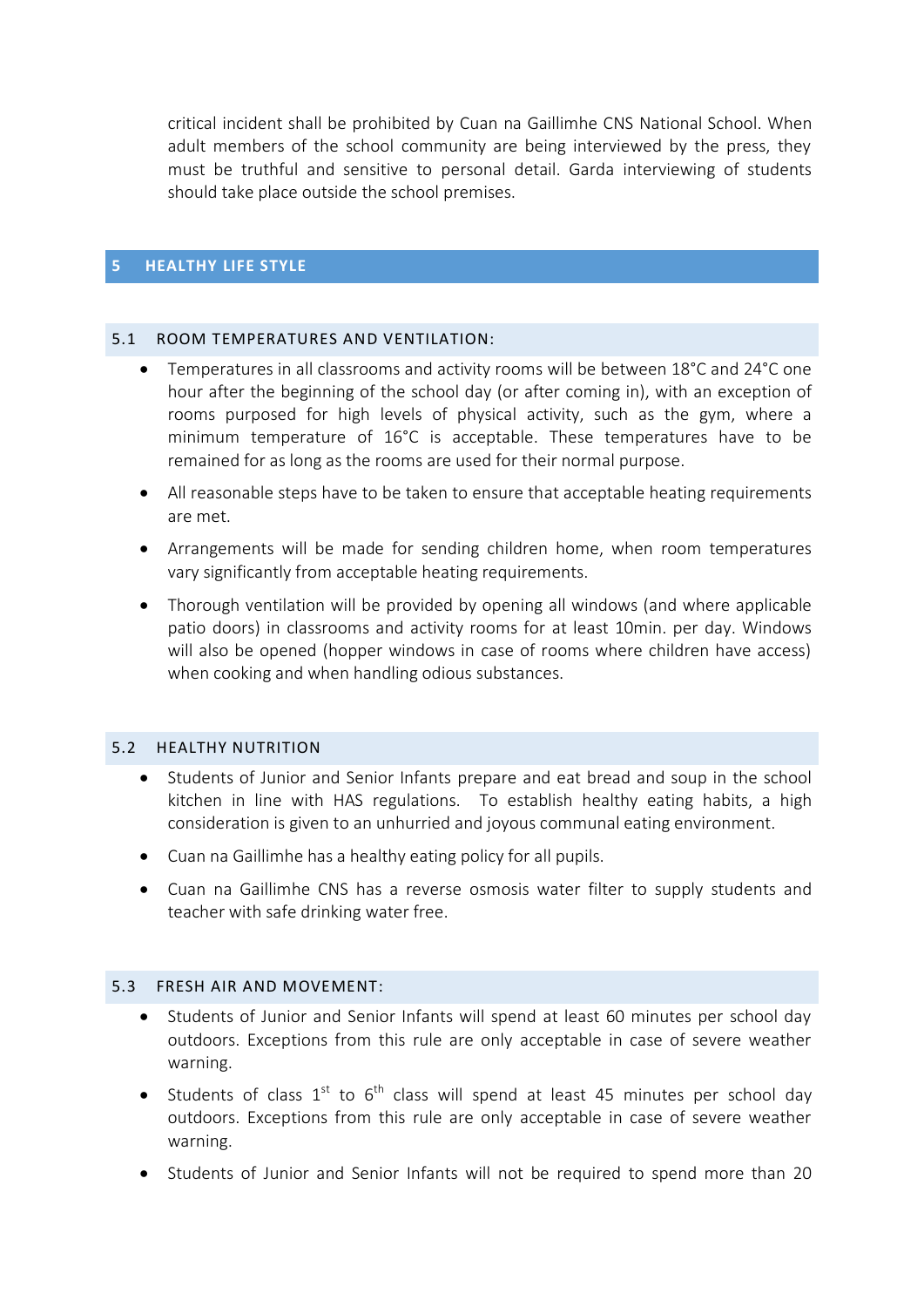minutes at a time or more than 1 hour per school day in a sitting position.

• Students of class  $1^{st}$  to  $6^{th}$  class will not be required to spend more than 45 minutes at a time or more than 4 hours per school day in a sitting position.

## 5.4 CLOTHING AND EQUIPMENT

 Parents are made aware for proper clothing and equipment for various school activities. One (or more) spare sets of equipment are kept for each class, in case a student comes in without proper equipment.

# 5.5 SMOKING AND CONSUMPTION OF ALCOHOL

- Smoking (including e-cigarettes) is strictly forbidden on the school grounds.
- Smoking (including e-cigarettes) will also be forbidden on school activities and extracurricular activities associated with the school outside the school grounds in the location of the school activity (or in case of a location without defined boundaries in the sight of children).
- Cuan na Gaillimhe CNS strongly discourages the use of electronic cigarettes and other "soft drugs" in the sight of children.
- No alcohol may be consumed on school activities or extra-curricular activities associated with the school.

# **6 RESPONSIBILITIES**

## 6.1 RESPONSIBILITY OF THE BOM AND SAFETY OFFICER

- The BOM of Cuan na Gaillimhe CNS assumes the overall responsibility for the health and safety of its staff, students and anyone who is affected by the school's activities and for the implementation of the outlined health and safety procedures.
- The BOM shall appoint a safety officer, who will take the prime role in the implementation, review and maintenance of the school's safety management system.
- The BOM appoints Deirdre Broderick as the Safety Officer for Cuan na Gaillimhe CNS

## 6.2 RESPONSIBILITY OF STAFF

- In accordance with the "health, safety and welfare at work act 2005", the body of staff is entitled to appoint a safety representative to consult with the BOM and the safety officer on matters of safety, health and welfare in the workplace.
- All staff members must comply with all statutory obligations on employees as designed under the "health, safety and welfare at work act 2005", and cooperate with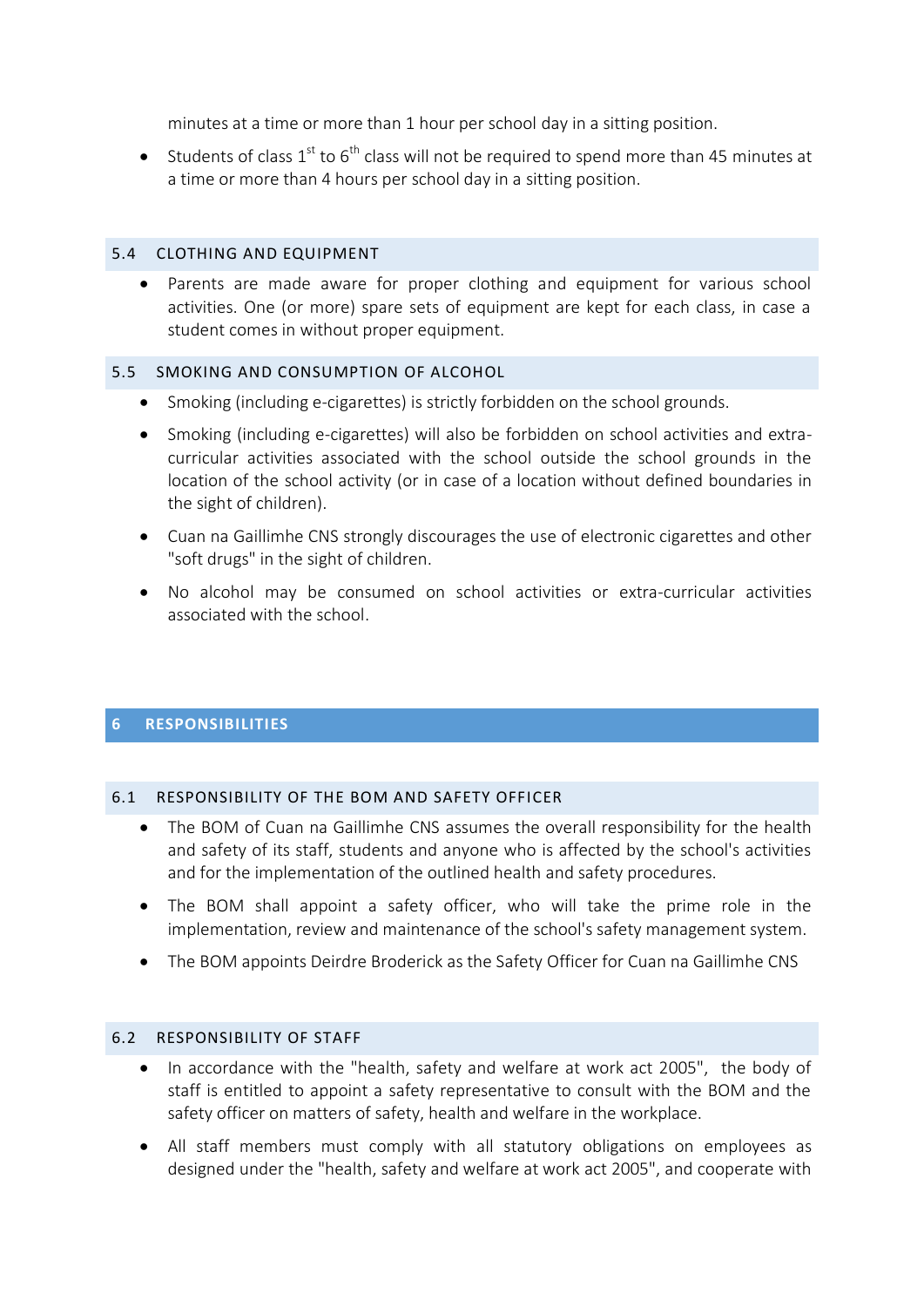the school management in the implementation of this health and safety policy.

- Teachers are responsible for carrying out their own risk assessments for their classrooms and for planned activities within the framework of this policy.
- The Principal shall ensure that each employee shall obtain a copy of the Health & Safety Policy and shall be familiar with its contents. The Principal will make sure the induction of any new employee will include a review of the policy, and their signature in the Declaration of Sight appendix. The Policy shall also be made available to parents in a folder in the office and on the school website.

## 6.3 RESPONSIBILITY OF PARENTS AND VISITORS:

- For events organised by the Parents Teacher Association, the organisers will carry out their own risk assessment within the framework of this policy and the PTA managing committee will take the responsibility over the health and safety during the event.
- Everyone attending the school, a school activity or an extra-curricular activity associated with the school, shall ensure his/her own and other's safety in the school and comply with the school regulations and instructions relating to safety, health and welfare.
- Should anyone notice any health and safety hazard in or around the school, he/she has the duty to bring it to the attention of the health and safety officer.

# **7 FOREST SCHOOL POLICIES & PROCEDURES**

Forest School is an integral part of Cuan na Gaillimhe Community National School and Forest School activities must be in line with the school's Health & Safety Policy. Additionally Cuan na Gaillimhe Community National School has policies and procedures specific to Forest School-Cuan na Gaillimhe CNS -Forest School Policy.

# **8 IMPLEMENTATION AND REVIEW**

- Cuan na Gaillimhe CNS will take all reasonable steps to implement this policy and procedures. This policy shall be fully implemented by 27.01.2019.
- This policy shall be reviewed every two years or when the occurrence of a severe accident or a new law induces the need for a review.
- This policy was ratified by the Board of Management of Cuan na Gaillimhe Community National School on the 17.08.2020

Signed: *Devol* And **Devon Goodwin, Chairperson** *To be reviewed: June 2022*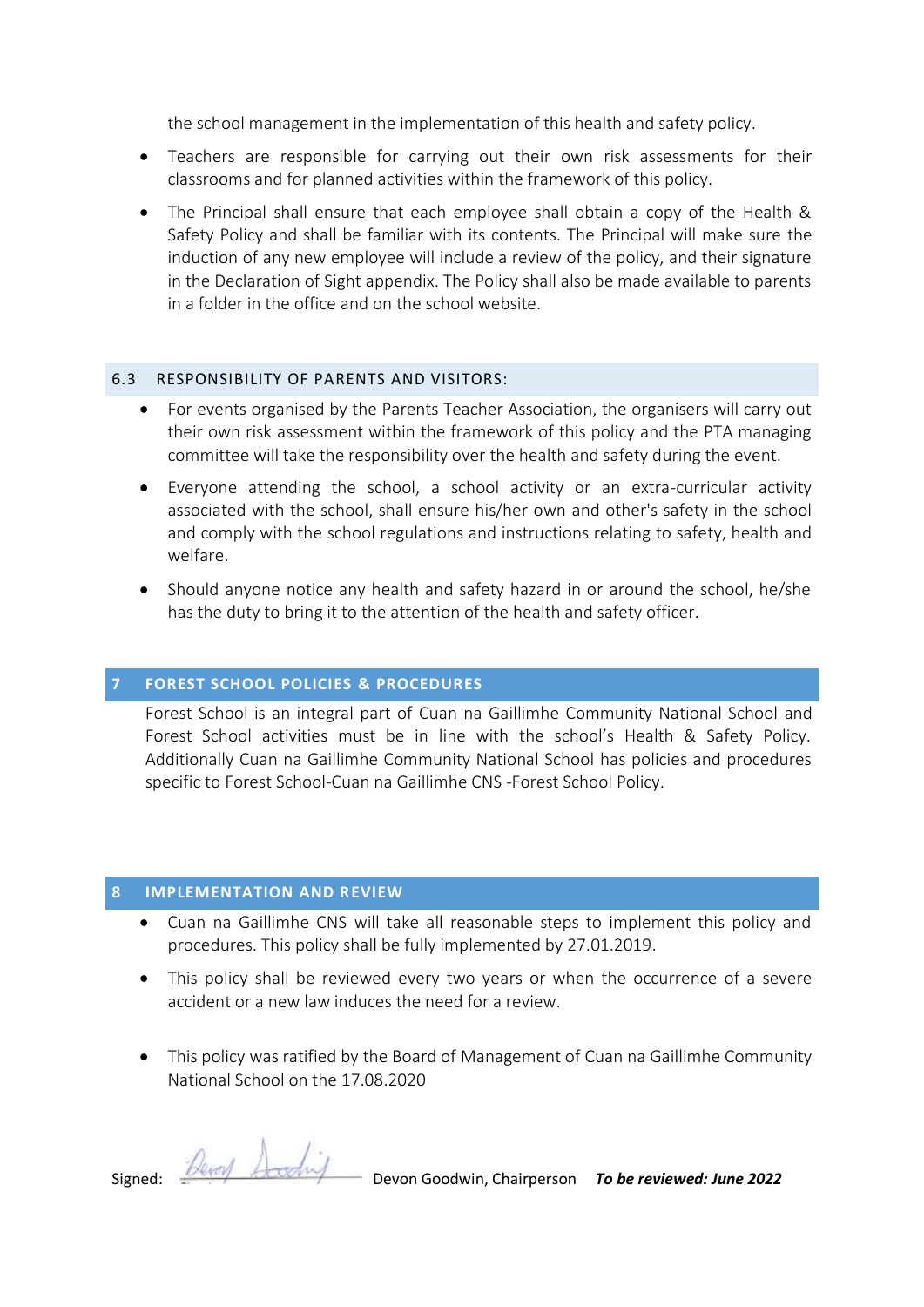## APPENDIX 1 – ACCIDENT REPORTING SYSTEM

In the event of a major accident the following steps should be followed:

- 1. Secure medical attention for injured person e.g. First Aid and if required emergency services by contacting 999 or 112.
- 2. Next of kin should be contacted.
- 3. Inform the Principal.
- 4. The Principal will ensure that the area is made safe, isolate equipment/machinery, erect barriers or warning notices. Note: in the case of serious injury the scene should not be disturbed until advised otherwise by the BoM or the Health & Safety Authority
- 5. The Principal completes the accident report form and gathers any witness statements within 2 days.
- 6. The Principal assesses the accident report and statements and where required undertakes an investigation, and notifies the statutory authorities.
- 7. Where the accident investigation identifies the need, remedial measures will be considered to prevent or reduce the probability of a reoccurrence.
- 8. Any major accident will be discussed / reviewed at the following BOM meeting.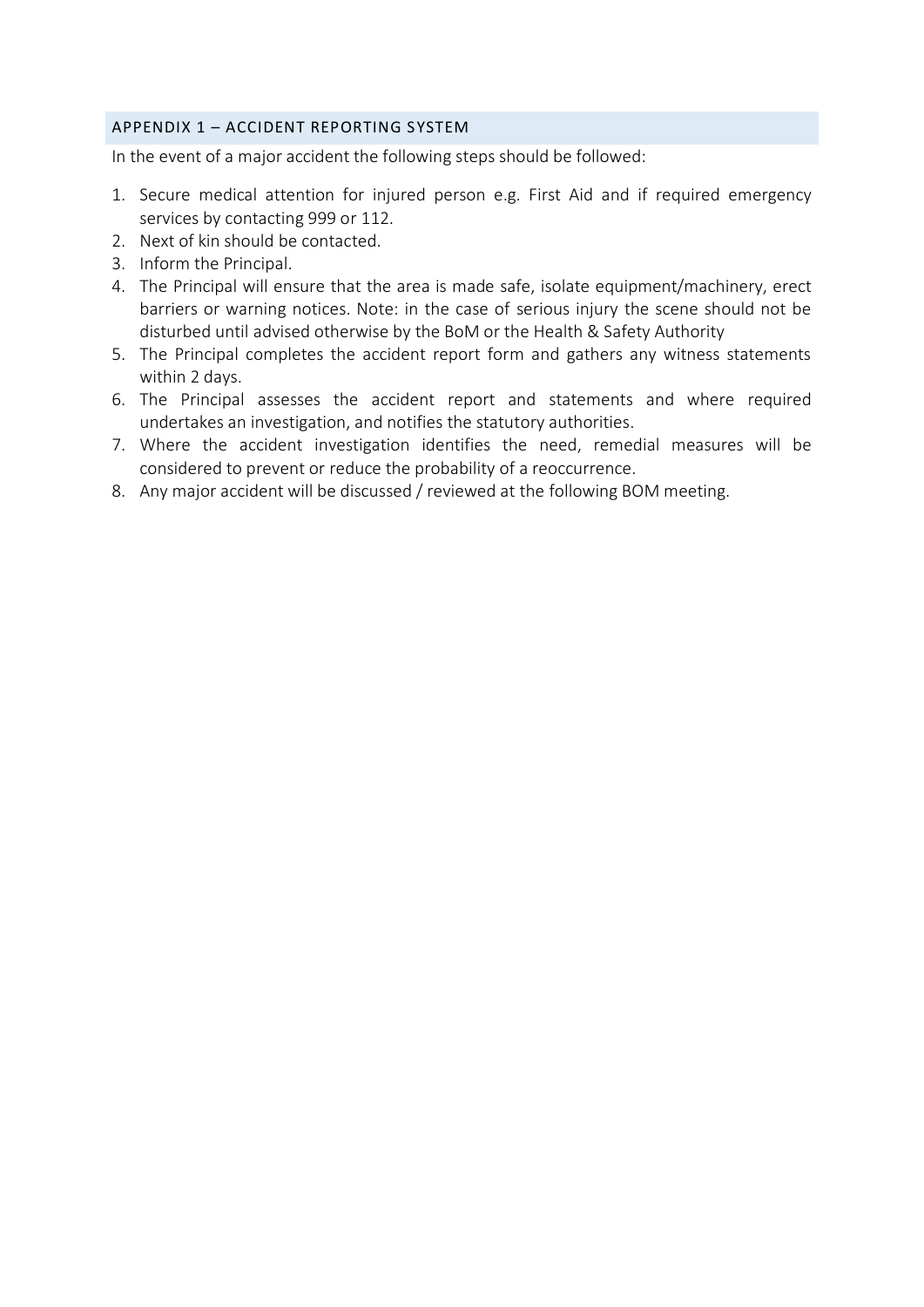#### APPENDIX 2- INTERNAL ACCIDENT REPORT FORM

| <b>Injured Person</b>                                           |       |                   |  |                                                 |          |           |                     |  |
|-----------------------------------------------------------------|-------|-------------------|--|-------------------------------------------------|----------|-----------|---------------------|--|
| Staff                                                           | Pupil |                   |  | Contractor                                      |          |           | Member<br>of public |  |
| Name:                                                           |       | $D.O.B$ :         |  |                                                 |          | Sex:(M/F) |                     |  |
| Home address:                                                   |       |                   |  |                                                 |          |           |                     |  |
| Work Tel:<br>Home Tel:                                          |       |                   |  |                                                 |          |           |                     |  |
| Date of accident:                                               |       | Time of accident: |  |                                                 | Weather: |           |                     |  |
| Location where accident occurred:                               |       |                   |  |                                                 |          |           |                     |  |
| The Injury<br>place line through this section if not applicable |       |                   |  |                                                 |          |           |                     |  |
| Type of injury:                                                 |       |                   |  | Name of Witness(es):                            |          |           |                     |  |
|                                                                 |       |                   |  |                                                 |          |           |                     |  |
| Part of body injured:                                           |       |                   |  | Became unconscious: (Y / N)                     |          |           |                     |  |
| Treatment for injury:                                           |       |                   |  | By Whom:                                        |          |           |                     |  |
| Ceased work on: (Date)                                          |       |                   |  | Off work / school for more than 3 days: (Y / N) |          |           |                     |  |
| <b>Details of Accident</b>                                      |       |                   |  |                                                 |          |           |                     |  |
|                                                                 |       |                   |  |                                                 |          |           |                     |  |
|                                                                 |       |                   |  |                                                 |          |           |                     |  |
|                                                                 |       |                   |  |                                                 |          |           |                     |  |
|                                                                 |       |                   |  |                                                 |          |           |                     |  |
|                                                                 |       |                   |  |                                                 |          |           |                     |  |
|                                                                 |       |                   |  |                                                 |          |           |                     |  |
|                                                                 |       |                   |  |                                                 |          |           |                     |  |
| Signature:                                                      | Date: |                   |  |                                                 |          |           |                     |  |
| continue on separate sheet if required<br>Position:             |       |                   |  |                                                 |          |           |                     |  |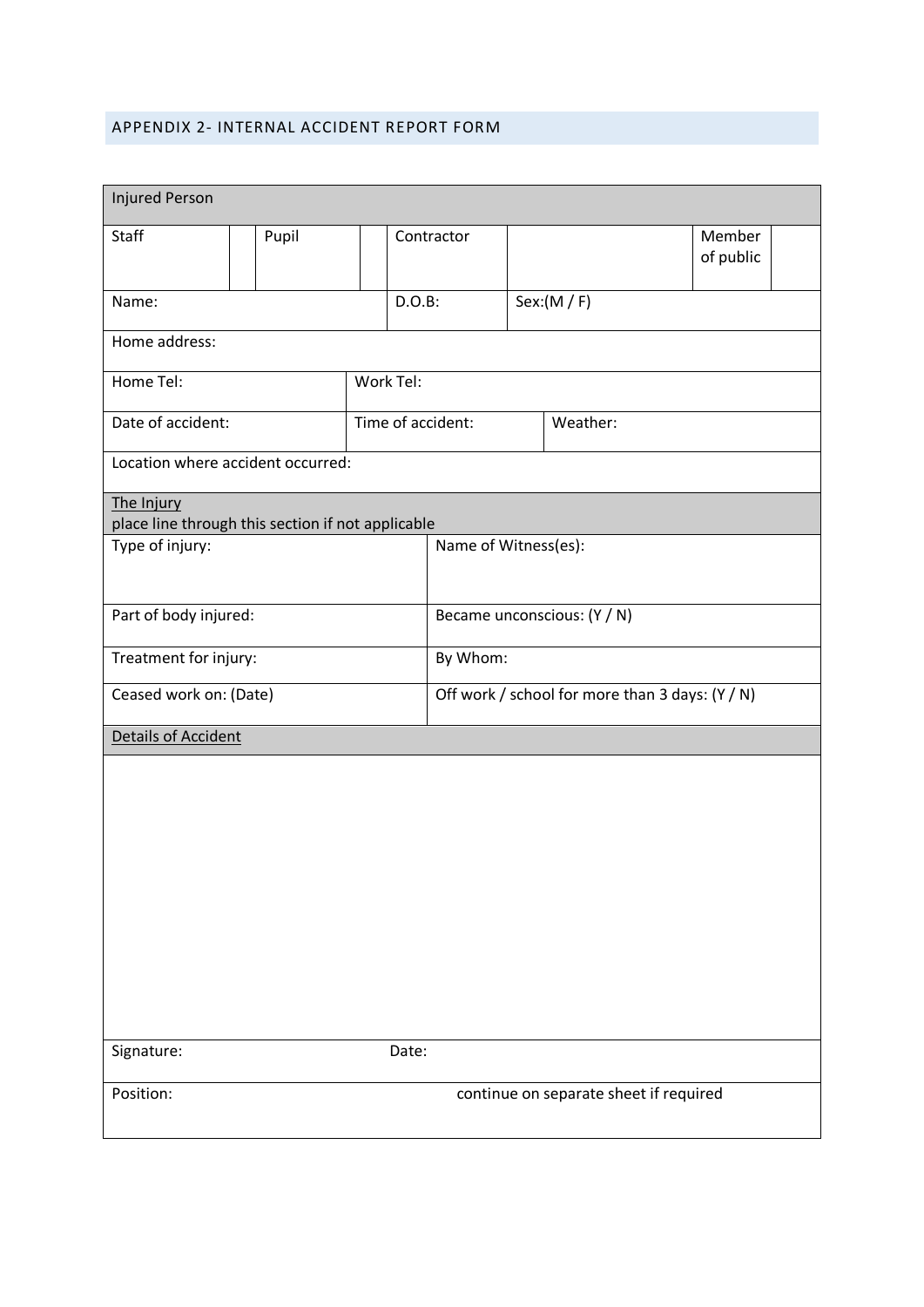# APPENDIX 3 - ACCIDENT INVESTIGATION CHECKLIST

| <b>Cause Of Accident</b>                                                                                                                                                                                                                                                                                                                                                                                         |                |              | <b>Details</b>               |   |              |  |  |
|------------------------------------------------------------------------------------------------------------------------------------------------------------------------------------------------------------------------------------------------------------------------------------------------------------------------------------------------------------------------------------------------------------------|----------------|--------------|------------------------------|---|--------------|--|--|
| Is there an apparent Cause?                                                                                                                                                                                                                                                                                                                                                                                      |                |              |                              |   |              |  |  |
|                                                                                                                                                                                                                                                                                                                                                                                                                  |                |              |                              |   |              |  |  |
| Is there a root cause? The contract of the contract of the contract of the contract of the contract of the contract of the contract of the contract of the contract of the contract of the contract of the contract of the con                                                                                                                                                                                   |                |              |                              |   |              |  |  |
|                                                                                                                                                                                                                                                                                                                                                                                                                  |                |              |                              |   |              |  |  |
| Persons Informed                                                                                                                                                                                                                                                                                                                                                                                                 | $\overline{Y}$ | $\mathsf{N}$ | Evidence                     | Y | $\mathsf{N}$ |  |  |
| <b>Board of Management?</b>                                                                                                                                                                                                                                                                                                                                                                                      |                |              | Pictures taken?              |   |              |  |  |
| Parents                                                                                                                                                                                                                                                                                                                                                                                                          |                |              | Significant Info recorded?   |   |              |  |  |
| Safety / Rep?                                                                                                                                                                                                                                                                                                                                                                                                    |                |              | Inspection of area complete? |   |              |  |  |
| Insurance?                                                                                                                                                                                                                                                                                                                                                                                                       |                |              | All Forms Completed?         |   |              |  |  |
| <b>Emergency Services?</b>                                                                                                                                                                                                                                                                                                                                                                                       |                |              |                              |   |              |  |  |
| H.S.A.?                                                                                                                                                                                                                                                                                                                                                                                                          |                |              |                              |   |              |  |  |
| <b>Investigation Time Scale</b>                                                                                                                                                                                                                                                                                                                                                                                  |                |              | <b>Details</b>               |   |              |  |  |
| Time / date of notification?                                                                                                                                                                                                                                                                                                                                                                                     |                |              |                              |   |              |  |  |
| When were accident forms completed                                                                                                                                                                                                                                                                                                                                                                               |                |              |                              |   |              |  |  |
| When did the investigation start?                                                                                                                                                                                                                                                                                                                                                                                |                |              |                              |   |              |  |  |
| When was location disturbed?                                                                                                                                                                                                                                                                                                                                                                                     |                |              |                              |   |              |  |  |
| Accident                                                                                                                                                                                                                                                                                                                                                                                                         |                |              | <b>Details</b>               |   |              |  |  |
| Type of injury?                                                                                                                                                                                                                                                                                                                                                                                                  |                |              |                              |   |              |  |  |
| Extent of injury?                                                                                                                                                                                                                                                                                                                                                                                                |                |              |                              |   |              |  |  |
| Was the work/ activity authorised?                                                                                                                                                                                                                                                                                                                                                                               |                |              |                              |   |              |  |  |
| Were safe systems being followed?                                                                                                                                                                                                                                                                                                                                                                                |                |              |                              |   |              |  |  |
| Was safety equipment used?                                                                                                                                                                                                                                                                                                                                                                                       |                |              |                              |   |              |  |  |
| Was supervision in place?                                                                                                                                                                                                                                                                                                                                                                                        |                |              |                              |   |              |  |  |
| Were environmental conditions a factor?                                                                                                                                                                                                                                                                                                                                                                          |                |              |                              |   |              |  |  |
| Were mechanical faults a factor?                                                                                                                                                                                                                                                                                                                                                                                 |                |              |                              |   |              |  |  |
| Are corrective measures required?                                                                                                                                                                                                                                                                                                                                                                                |                |              |                              |   |              |  |  |
| Is a further report required?                                                                                                                                                                                                                                                                                                                                                                                    |                |              |                              |   |              |  |  |
| Was required training undertaken?                                                                                                                                                                                                                                                                                                                                                                                |                |              |                              |   |              |  |  |
|                                                                                                                                                                                                                                                                                                                                                                                                                  |                |              |                              |   |              |  |  |
|                                                                                                                                                                                                                                                                                                                                                                                                                  |                |              |                              |   |              |  |  |
| Investigator:                                                                                                                                                                                                                                                                                                                                                                                                    |                |              |                              |   |              |  |  |
|                                                                                                                                                                                                                                                                                                                                                                                                                  |                |              |                              |   |              |  |  |
| Injured Person: _______________________ Damage: ________________________________                                                                                                                                                                                                                                                                                                                                 |                |              |                              |   |              |  |  |
|                                                                                                                                                                                                                                                                                                                                                                                                                  |                |              |                              |   |              |  |  |
|                                                                                                                                                                                                                                                                                                                                                                                                                  |                |              |                              |   |              |  |  |
| Date: $\frac{1}{\sqrt{1-\frac{1}{1-\frac{1}{1-\frac{1}{1-\frac{1}{1-\frac{1}{1-\frac{1}{1-\frac{1}{1-\frac{1}{1-\frac{1}{1-\frac{1}{1-\frac{1}{1-\frac{1}{1-\frac{1}{1-\frac{1}{1-\frac{1}{1-\frac{1}{1-\frac{1}{1-\frac{1}{1-\frac{1}{1-\frac{1}{1-\frac{1}{1-\frac{1}{1-\frac{1}{1-\frac{1}{1-\frac{1}{1-\frac{1}{1-\frac{1}{1-\frac{1}{1-\frac{1}{1-\frac{1}{1-\frac{1}{1-\frac{1}{1-\frac{1}{1-\frac{1}{1-\$ |                |              |                              |   |              |  |  |
|                                                                                                                                                                                                                                                                                                                                                                                                                  |                |              |                              |   |              |  |  |
|                                                                                                                                                                                                                                                                                                                                                                                                                  |                |              |                              |   |              |  |  |
| Continue overleaf if necessary                                                                                                                                                                                                                                                                                                                                                                                   |                |              |                              |   |              |  |  |